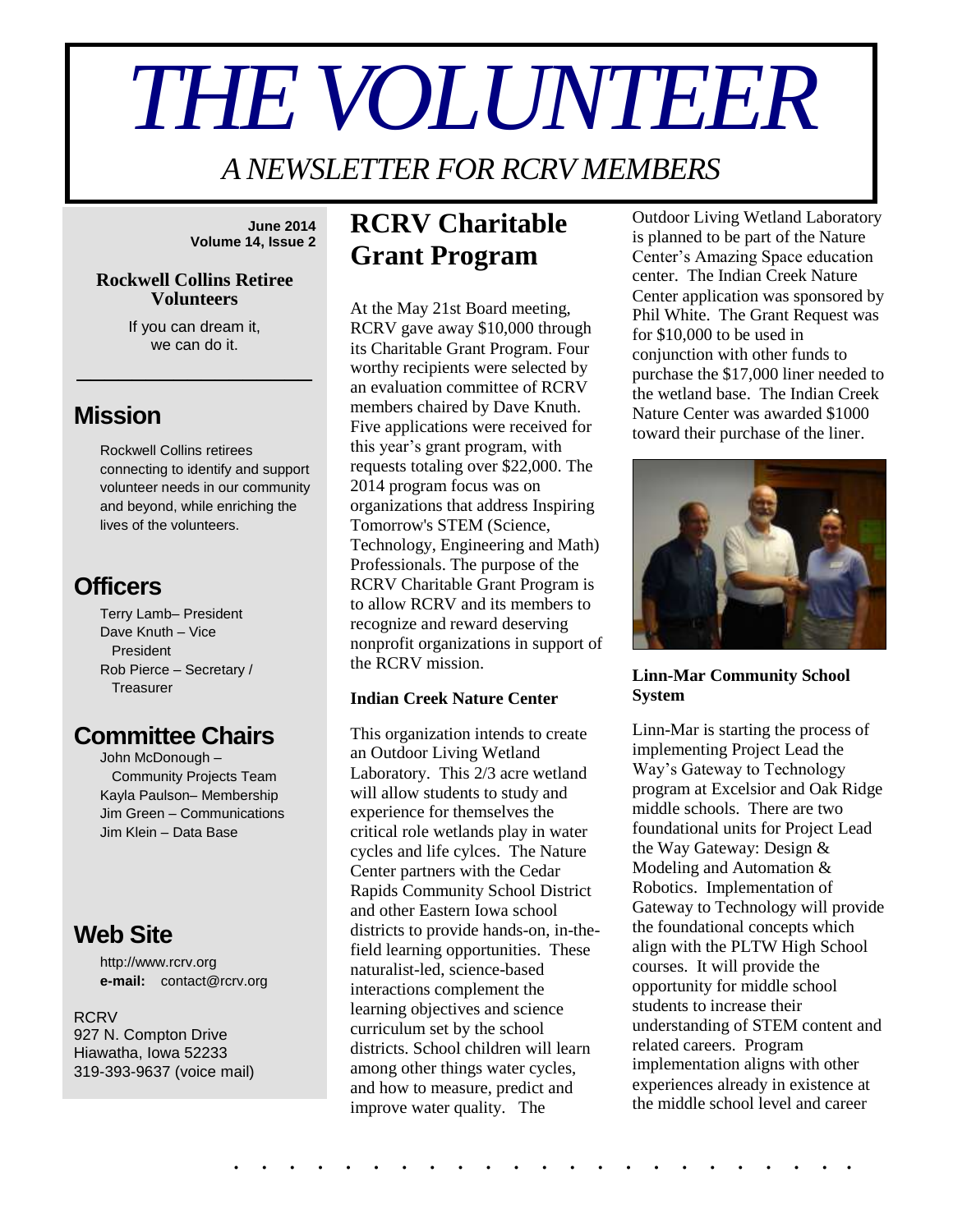#### **June 2014**

exploration. Funding from the grant will provide an additional VEX Project Lead the Way Gateway Robotic Kit for each middle school. Each kit will allow for a class of 30 students to work through the Automation and Robotics unit at one time at each building. Linn-Mar Community School grant request was sponsored by Jim Green. The grant request was for \$2100. Linn-Mar Community Schools were awarded \$2100 for their purchase of two robotic kits.



### **Cedar Amateur Astronomers, Inc.**

Their grant request is for a Lessons in Light interactive learning station which will feature hands-on observation of gas discharge tubes using spectrometers which allow visual and numerical analysis of each tube. Lessons in Light will include a spectroscopic camera system and software to provide a state of the art educational tool. This exhibit will illustrate the use of tools to disperse light according to wavelength allowing the study of intensity, absorption and emission characteristics of standard sources and many everyday light sources creating additional interest and inspiration. Funds from RCRV will be used to purchase the parts and software to make the learning station. Anticipated use could be up to 2000 youth annually. The Cedar Amateur Astronomers grant request was sponsored by John Leeson.



They had requested \$2500. The Cedar Amateur Astronomers were awarded \$2500 to purchase the hardware and software for the Lessons in Light Project.

## **Kids on Course**

Their grant request is to bring LEGO league to the children of Grant and Harrison Elementary Schools for the first time. These schools' populations are so in need that the traditional grant Rockwell Collins offers would not be sufficient to provide all the elements necessary for a truly successful experience. This grant request would pair Rockwell Collins Retiree Volunteers to serve as head coaches and support coaches at both schools and would further provide transportation, materials, field trips, tournament fees, registration fees, team shirts and other costs directly associated with the program. Making FIRST LEGO League available to these students would open their worlds to STEM careers. The Kids on Course grant request was sponsored by Terry Lamb.



Kids on Course had requested \$8000. They were awarded \$4400 for their project to establish a LEGO league program at these two schools.

The annual RCRV Charitable Grant Program is funded through the Rockwell Collins Charitable Corporation. All active RCRV members are eligible to sponsor an application from a deserving nonprofit organization with which the member has become affiliated. The application process for next year's grant program will be advertised in early 2015, and all applicant materials may be found on the RCRV website.♦

## **The Collins Virtual Museum Rod Blocksome**

The Rockwell Collins Museum Club members are employees and retirees whose passion is the preservation and display of the company's history. Several years ago, we created a virtual museum on the web to provide wider access to the historical achievements of the company. We are continually adding to the web site with the help of several volunteers. It can be found at the following URL: [http://www.rockwellcollinsmuseum.](http://www.rockwellcollinsmuseum.org/) [org](http://www.rockwellcollinsmuseum.org/)

One recent project has been to scan and post on the web site all of the *Collins Column* magazines. The *Collins Column* started in May 1943 and continued through April 1947. It then resumed monthly in August 1950 until the last issue in December 1955. We have recently completed posting the *Collins* 

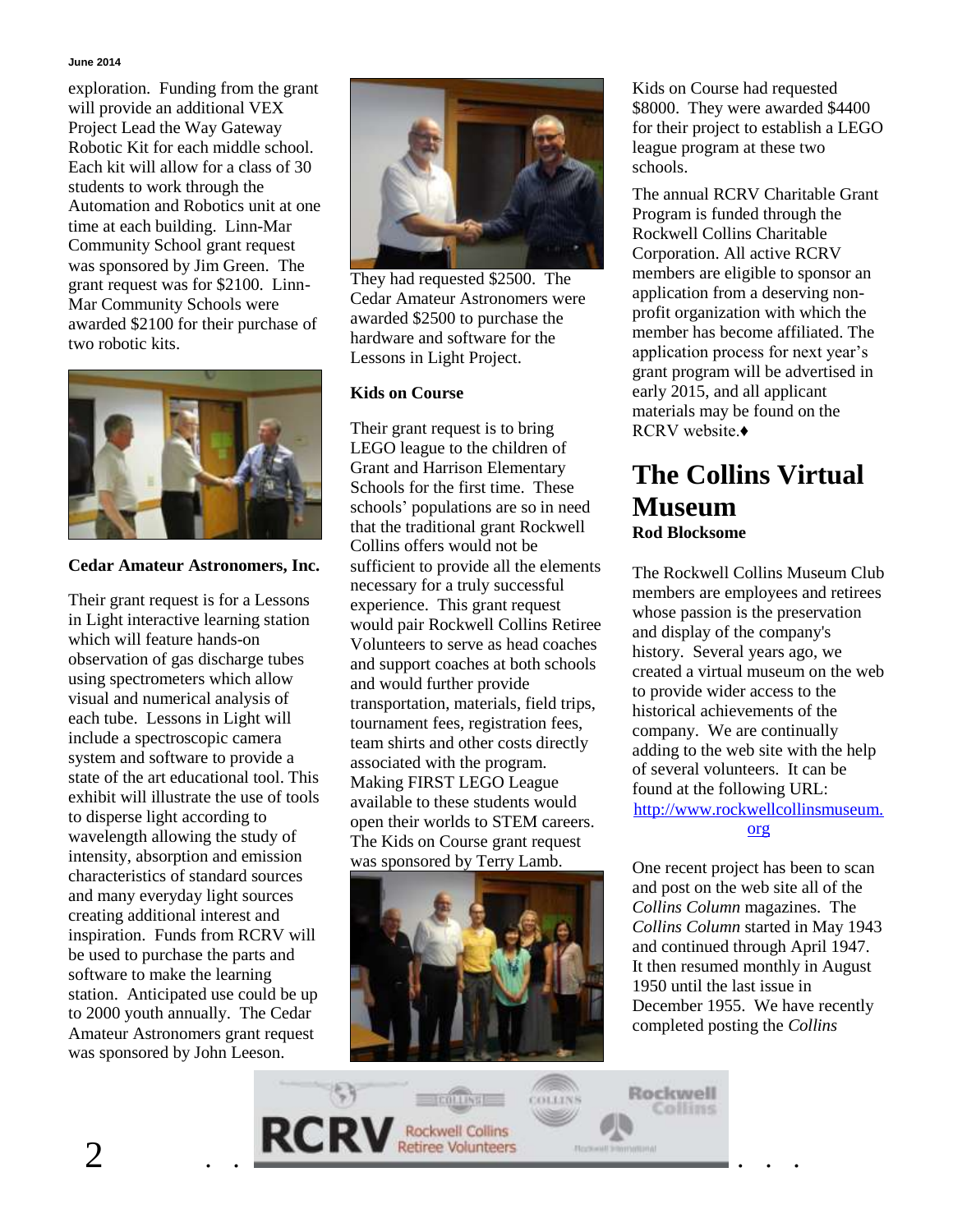#### **June 2014**

*Column* and you can now browse and read any or all issues.

A similar project, currently underway, is the creation of a searchable database of all the names and equipment model numbers mentioned in all issues of the *Collins Column*. This is a herculean task requiring approximately 3 hours to index one issue. So far, sixteen of the early issues have been indexed into the database. If you would like to volunteer to index an issue, please contact me via email (rod.blocksome@gmail.com). You need only MS Excel on your computer and internet access to the museum web site. I'll email you a sheet of instructions and the Excel Template.

After all the *Collins Columns* were completely scanned, we started scanning the *Collins Signal* magazines. This publication actually started before incorporation (when the company was still a proprietorship) in February 1933. There were 8 issues between February 1933 and December 1935. The magazine did not resume publication until after the war, when the first issue appeared in October 1946. It continued mostly quarterly until the last issue in the spring of 1971. We are currently finishing the scanning of all the *Collins Signals* except for a few missing from the archives.

We need the following issues to complete the project: **April 1961, Summer 1962, and Fall 1962**. If you have these issues, we would certainly like to borrow them for scanning. We are also receptive to donations of *Collins Signal* magazines as some of the museum archive copies are well worn or have 3-ring binder holes punched in them.

This magazine collection contains a wealth of interesting information on the activities and achievements of the company, its customers, its products, and the people who made it happen. By carefully preserving and providing access, may it also serve to inspire today's and future employees to even greater achievements. ♦

## **Save These Important Phone Numbers**

If you need to contact the company's benefits department, please use one of the following phone numbers: Boeing retirees, 1-866-473-2016 Rockwell Collins retirees, 1-800- 236-3071

Use these numbers if you need to report the death of your spouse or if you need information about your benefit programs. ♦

# **WRAP Updates**

WRAP - The Wheelchair Ramp Accessibility Program - utilizes volunteers, including many RCRV, to design and build ramps for home access for individuals in need in our community.



On May 8-9, WRAP partnered with Habitat for Humanity to build five ramps for United Way's Days of Caring. Day of Caring volunteer

groups from Pearson, Wells Fargo, and Rockwell Collins joined RCRV volunteers to build ramps in NE and SW Cedar Rapids. Some groups faced a rain shower mid-day, but their spirit of serving others remained strong! At the end of those two Days of Caring, five individuals had their freedom and independence restored with safe home access.



WRAP was recognized in April by receiving the Group Volunteer trophy from United Way of East Central Iowa. Many RCRV members attended the awards luncheon in support of WRAP. Information about WRAP and more pictures and information can be found on our website:

[www.wrapiowa.org.](http://www.wrapiowa.org/) If you are not yet a WRAP volunteer, and are interested in volunteering with WRAP or learning more about what WRAP does, please contact Intake Coordinator Angie Ehle at 319-369 7377 or email [wrap@unitypoint.org.](mailto:wrap@unitypoint.org) ♦

## **RCRV Meetings**

The Community Projects Team meets every Thursday at 10:00 in our office in the REACT Center (927 N. Compton Dr. in Hiawatha) where we discuss future and current volunteer projects. You are always welcome at any of the meetings. Informational meetings for new retirees or others interested in becoming active members of RCRV